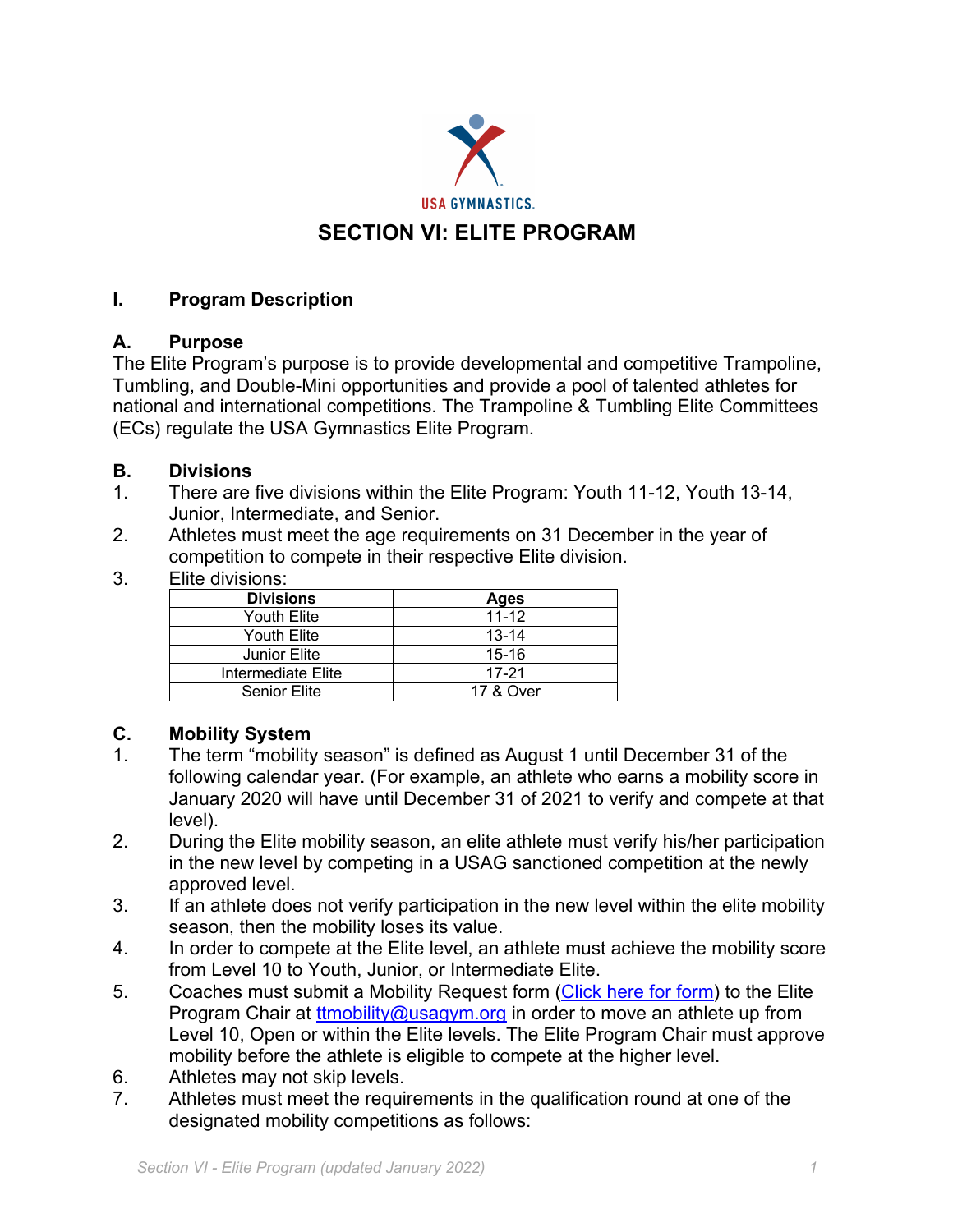#### 8. Mobility scores a. Trampoline

| <b>Division</b>              | R1+R2 Total  | R <sub>1</sub> +R <sub>2</sub> Total |
|------------------------------|--------------|--------------------------------------|
|                              | Score (excl. | Score (incl.                         |
|                              |              |                                      |
|                              | ToF)         | ToF)                                 |
| L10-YE 11/12 Female          | 57.7         | 83.2                                 |
| L10-YE 11/12 Male            | 57.7         | 83.2                                 |
| L10-YE 13/14 Female          | 58.2         | 84.7                                 |
| L10-YE 13/14 Male            | 58.7         | 85.2                                 |
| L10-Junior Female            | 59.2         | 86.7                                 |
| L <sub>10</sub> -Junior Male | 59.7         | 88.2                                 |
| Open-Intermediate Female     | 59.2         | 86.7                                 |
| Open-Intermediate Male       | 59.7         | 88.2                                 |
| <b>Open-Senior Female</b>    | 61.2         | 89.7                                 |
| Open-Senior Male             | 62.2         | 91.7                                 |
| Junior-Senior Female         | 61.2         | 89.7                                 |
| Junior-Senior Male           | 62.2         | 91.7                                 |
| Intermediate-Senior Female   | $36.0*$      | $50.0*$                              |
| Intermediate-Senior Male     | $37.0*$      | $51.5*$                              |

\* IE 17-21 and SE will follow FIG SE rules, with only 1 routine to count b. Tumbling

| <b>Division</b>              | <b>R1+R2D</b> | R <sub>1</sub> +R <sub>2</sub> Total |
|------------------------------|---------------|--------------------------------------|
|                              | <b>Score</b>  | <b>Score</b>                         |
| L10-YE 11/12 Female          | 7.1           | 41.1                                 |
| L10-YE 11/12 Male            | 7.1           | 41.1                                 |
| L10-YE 13/14 Female          | 7.2           | 41.2                                 |
| L10-YE 13/14 Male            | 7.6           | 41.6                                 |
| L10-Junior Female            | 7.2           | 41.2                                 |
| L <sub>10</sub> -Junior Male | 7.8           | 41.8                                 |
| Open-Intermediate Female     | 7.2           | 41.2                                 |
| Open-Intermediate Male       | 7.8           | 41.8                                 |
| <b>Open-Senior Female</b>    | 7.8           | 41.8                                 |
| Open-Senior Male             | 9.8           | 43.8                                 |
| Junior-Senior Female         | 7.8           | 41.8                                 |
| Junior-Senior Male           | 11.8          | 45.8 *                               |
| Intermediate-Senior Female   | 7.8           | 41.8                                 |
| Intermediate-Senior Male     | 9.8           | 43.8                                 |
| .                            |               |                                      |

#### c. Double Mini

| <b>Division</b>                  | <b>R1+R2D</b> | R <sub>1</sub> +R <sub>2</sub> Total |
|----------------------------------|---------------|--------------------------------------|
|                                  | <b>Score</b>  | <b>Score</b>                         |
| L10-YE 11/12 Female              | 7.6           | 44.0                                 |
| L10-YE 11/12 Male                | 7.9           | 44.3                                 |
| L10-YE 13/14 Female              | 8.8           | 45.2                                 |
| L10-YE 13/14 Male                | 9.2           | 45.6                                 |
| L10-Junior Female                | 9.6           | 46.0                                 |
| L <sub>10</sub> -Junior Male     | 10.0          | 46.4                                 |
| Open-Intermediate Female         | 9.6           | 46.0                                 |
| Open-Intermediate Male           | 10.0          | 46.4                                 |
| <b>Open-Senior Female</b>        | 10.8          | 47.2                                 |
| <b>Open-Senior Male</b>          | 12.8          | 49.2                                 |
| Junior-Senior Female             | 10.8          | 47.2                                 |
| Junior-Senior Male               | 12.8          | 49.2                                 |
| Intermediate 17-21-Senior Female | 10.8          | 47.2                                 |
| Intermediate 17-21-Senior Male   | 12.8          | 49.2                                 |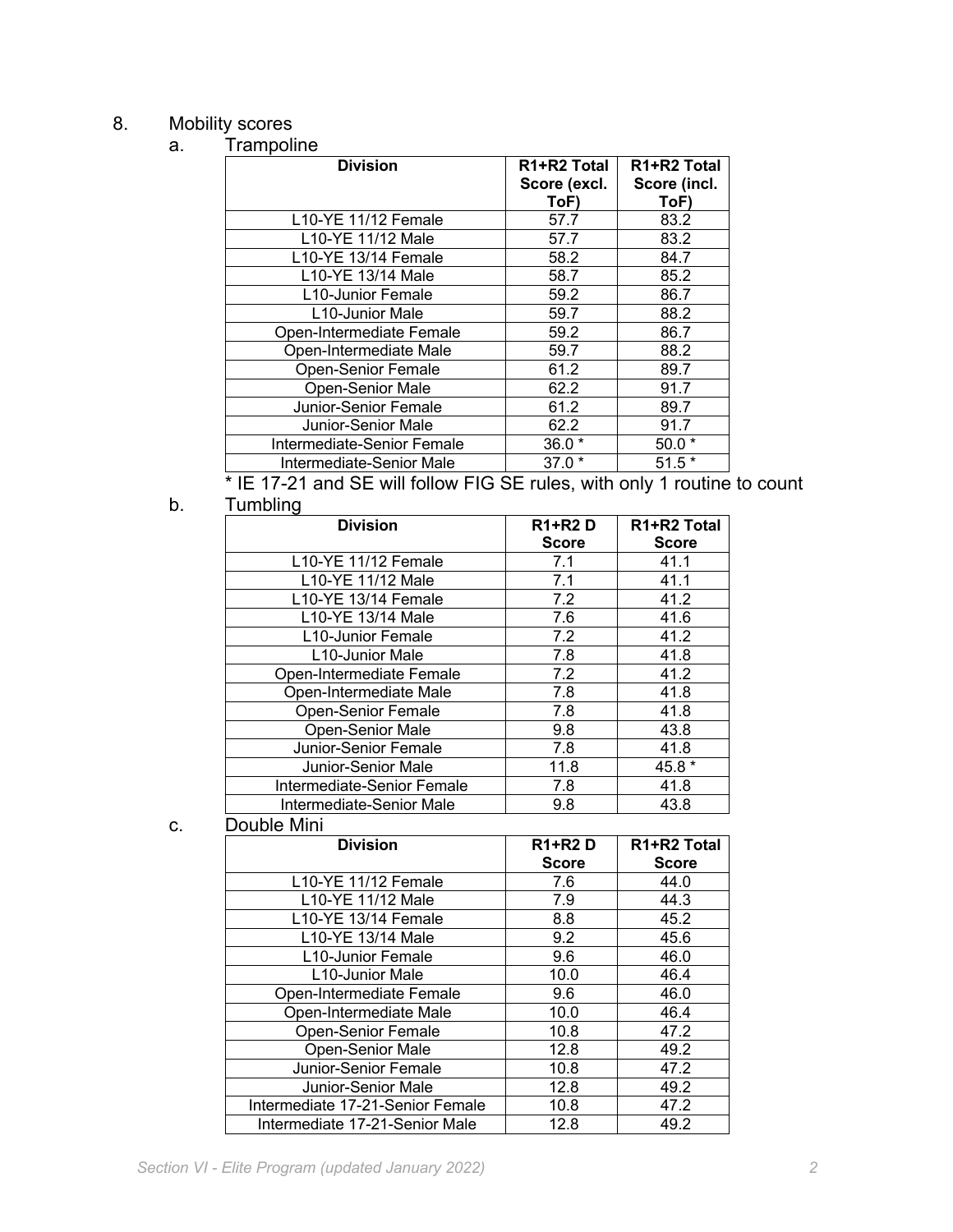- 9. Elite mobility requirements
	- a. Athletes who wish to mobilize to the Elite division or within the Elite divisions must achieve the mobility requirements at the following meets in order to mobilize:
		- i. An invitational meet approved by USAG as an Elite Mobility meet
		- ii. Regional Championships
		- iii. Elite Challenge
		- iv. USA Gymnastics Championships
	- b. Movement from Youth Elite to Junior Elite, and from Junior Elite to Intermediate Elite is based on athlete age and does not have a mobility requirement.
	- c. Mobility request must be submitted a minimum of 72 hours prior to beginning of competition at the next competitive event for athletes who have obtained a new mobility score within the elite levels and wish to move to the next level.
- 10. Downward mobility
	- a. Under certain circumstances, an athlete may move down a level from SE to Intermediate or Open.
		- i. Downward mobility may only occur through the invitational season, not during championship season.
		- ii. Coach must submit a formal written request to the Elite Committee Chair.
		- iii. The Elite Committee Chair must approve the request.
		- iv. Downward mobility will only be granted for extenuating circumstances, for example significant injury or hardship. This must be addressed in the application.
		- v. Should an athlete wish to return to their original level after competing in the lower level, they are required to re-mobilize.
		- vi. Athletes that compete at a new level and then drop down to a previous level without the permission of the State chair or Elite Chair will have to remobilize and all previous results at the higher level will be null and void.
	- b. For movement from Elite to Level 10 or Open, see Section V, I.D.11.
	- c. Results will be nullified for any athlete who competes at a lower level without approval.

## **D. Rules for Competition**

The rules used in the Elite Competition are the FIG rules with special requirements based on the developmental needs of the USAG Trampoline & Tumbling Program. The current FIG Code of Points and the U.S. Elite T&T Special Requirements may be found online at their respective sites: http://www.fig-gymnastics.com and https://usagym.org.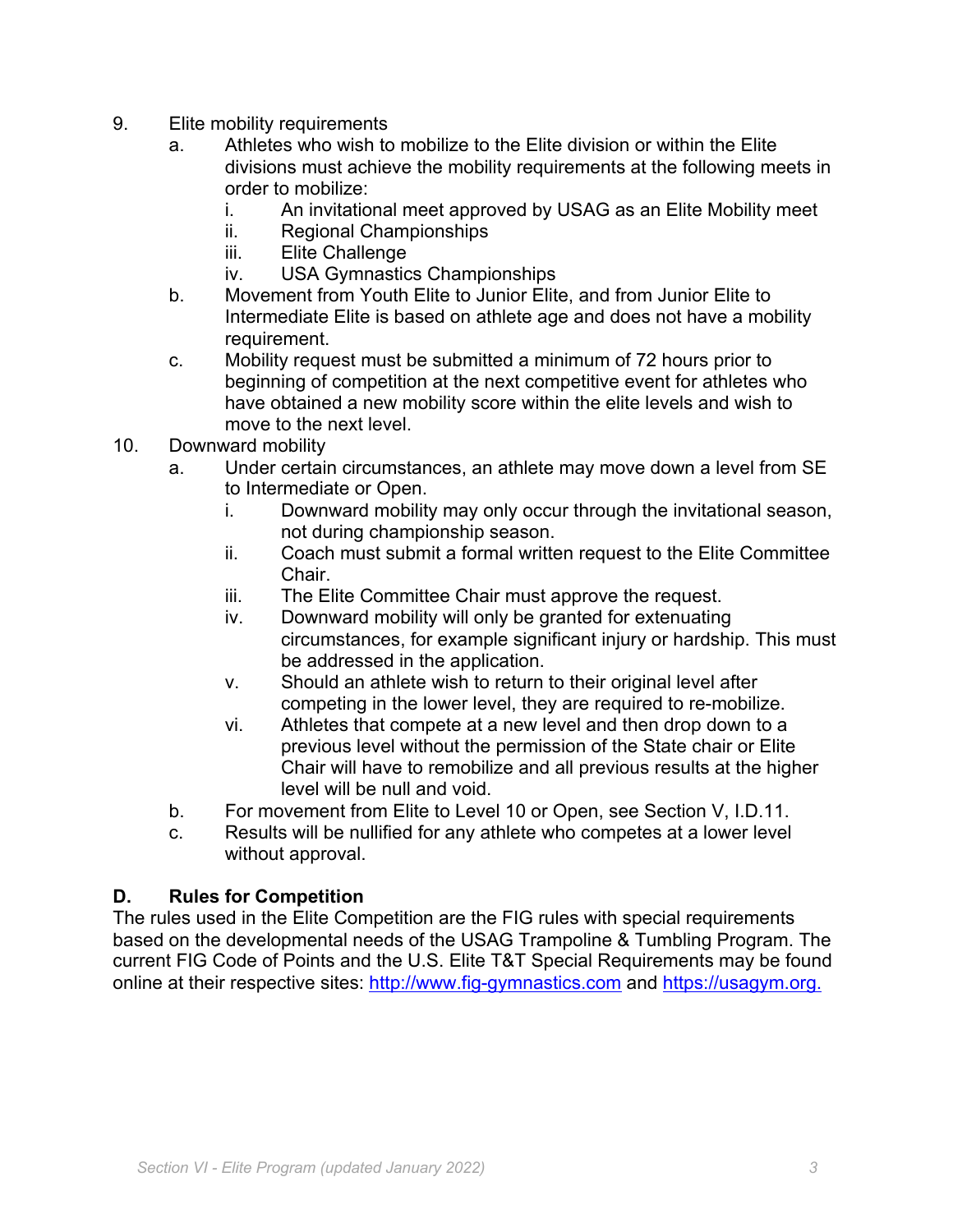# **II. Elite Qualification to USA Gymnastics Championships**

## **A. Qualification Procedures**

- "Senior National Team" refers to Senior National Team members only.
- "Junior National Team" refers to Junior National Team members only.
- "National Team" refers to both Senior and Junior National Team members.

All athletes competing at the Elite level are eligible to enter USA Gymnastics Championships provided they have met the following criteria:

- 1. Competitors must compete in at least two (2) USAG Trampoline & Tumbling sanctioned eligibility competitions, in addition to the qualifiers designated by the Program Committee, during the current competition season, which begins on August 1 of each year.
- 2. Athletes who are injured or unable to compete may salute in order to gain eligibility at the sanction competitions prior to USA Gymnastics Championships. All competition fees must be paid, the athlete is not eligible for awards, but should show in the competition results.
- 3. State Championships may be used as an eligibility competition for all Elite level athletes. Athletes who use State Championships as an eligibility competition may not also have their scores used as qualification scores to the USA Gymnastics Championships. An elite athlete must use State Championships solely as an eligibility competition or a qualification competition.
- 4. Regional Championships may be used as an eligibility competition for all Elite level athletes. Athletes who use Regional Championships as an eligibility competition may not also have their scores used as qualification scores to the USA Gymnastics Championships. An elite athlete must use Regional Championships solely as an eligibility competition or a qualification competition.
- 5. The athlete's personal coach must submit competition results to the State Chairman to determine eligibility for qualification to USA Gymnastics Championships or Stars & Stripes Championships.
- 6. Competitors must compete in only one (1) division per discipline. For example, an athlete can compete as a Senior Elite in Trampoline and an Intermediate Elite in Tumbling but never as a Senior Elite AND an Intermediate Elite in Tumbling.
- 7. Entries to USA Gymnastics Championships must be at the same level at which the athlete qualified at the last competition he/she attended. For example, if an athlete qualified as a Junior Elite in the first competition, but competed as a Senior Elite in the next competition and did not reach the total score, the athlete is not qualified to enter the USA Gymnastics Championships as a Senior Elite.
- 8. Athletes must compete at two (2) of the three (3) qualification competitions as determined by the Elite Committee.
	- a. State Championships
	- b. Regional Championships
	- c. Elite Challenge
- 9. The competitors must qualify at the State Championships or Regional Championships for the state/region in which the competitor's club is a member. Athletes with extenuating circumstances may apply to compete in another state or region. The petition must be sent to the Regional Chair, and will be voted upon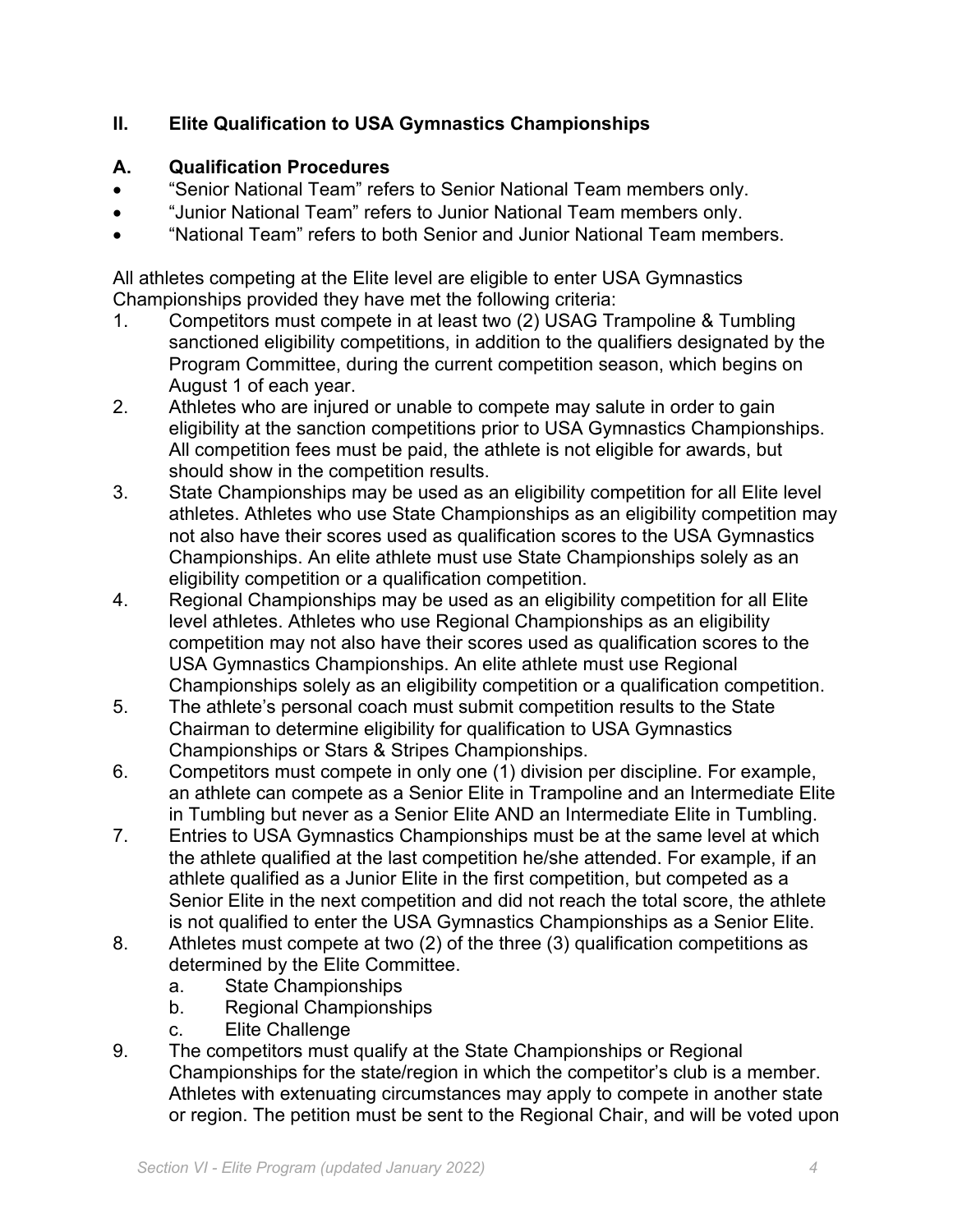by the Regional Chair, Relevant Committee (Development or Elite) Chair and Athlete Representative. All rules and/or directives of the replacement competition must be abided by.

- 10. Athletes must meet the requirements in the qualification round at one of the qualification competitions as follows:
	- a. Trampoline

| <b>Division</b>      | R <sub>1</sub> +R <sub>2</sub> Total<br>Score (incl.<br>ToF |
|----------------------|-------------------------------------------------------------|
| YE 11/12 Female      | 82.4                                                        |
| <b>YE 11/12 Male</b> | 82.4                                                        |
| YE 13/14 Female      | 83.9                                                        |
| <b>YE 13/14 Male</b> | 84.4                                                        |
| Junior Female        | 85.4                                                        |
| Junior Male          | 87.4                                                        |
| Intermediate Female  | 47.6 *                                                      |
| Intermediate Male    | 48.6                                                        |
| Senior Female        | 48.6                                                        |
| <b>Senior Male</b>   | 50.6                                                        |
|                      |                                                             |

\* IE 17-21 and SE will follow FIG SE rules, with only 1 routine to count

b. Tumbling

| <b>Division</b>      | R <sub>1</sub> +R <sub>2</sub> Total |
|----------------------|--------------------------------------|
|                      | <b>Score</b>                         |
| YE 11/12 Female      | 40.1                                 |
| <b>YE 11/12 Male</b> | 40.1                                 |
| YE 13/14 Female      | 40.2                                 |
| <b>YE 13/14 Male</b> | 40.6                                 |
| Junior Female        | 40.2                                 |
| <b>Junior Male</b>   | 40.8                                 |
| Intermediate Female  | 40.4                                 |
| Intermediate Male    | 41.2                                 |
| <b>Senior Female</b> | 40.8                                 |
| <b>Senior Male</b>   | 42.9                                 |

c. Double Mini

| <b>Division</b>      | R <sub>1</sub> +R <sub>2</sub> Total |
|----------------------|--------------------------------------|
|                      | <b>Score</b>                         |
| YE 11/12 Female      | 43.6                                 |
| <b>YE 11/12 Male</b> | 43.9                                 |
| YE 13/14 Female      | 44.8                                 |
| YE 13/14 Male        | 45.2                                 |
| Junior Female        | 45.6                                 |
| Junior Male          | 46.0                                 |
| Intermediate Female  | 45.6                                 |
| Intermediate Male    | 46.0                                 |
| Senior Female        | 46.8                                 |
| <b>Senior Male</b>   | 48.8                                 |

- 11. Elite Synchronized pairs must qualify as individual trampoline athletes and declare themselves as a synchronized pair by the USA Gymnastics Championships entry deadline.
- 12. Current Senior National and Junior National Team members do not have to qualify to the USA Gymnastics Championships in the event(s) in which they were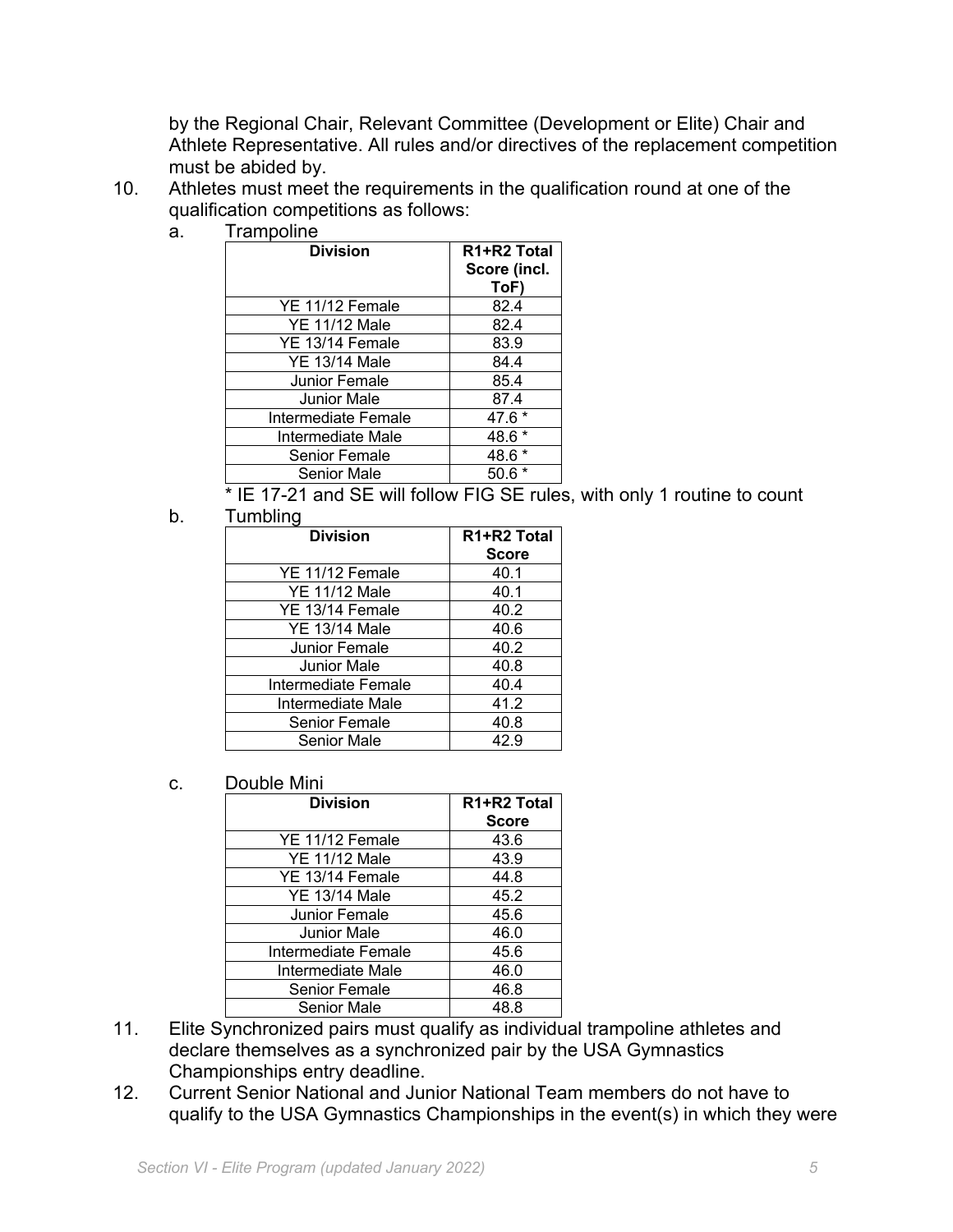named to the team providing they comply with the eligibility requirements above. In other events, they must qualify using the established procedures.

- a. Junior National Team members who age out of Junior Elite in the year they are on the Junior National Team must qualify for USA Gymnastics Championships by one of the following methods:
	- i. Aging up to Open Elite and qualifying as an Open Elite
	- ii. Aging up to Open Elite, mobilizing to Senior Elite, and qualifying as a Senior Elite
	- iii. Mobilizing to Senior Elite and qualifying as a Senior Elite
- b. Senior athletes having been named to the previous year's Junior National team must qualify through the established procedures.
- 13. National Team member qualification
	- a. Current National Team members or invited non-National Team athletes who are participating at a National Team training camp, which conflicts with a USA Gymnastics Championships eligibility or qualification competition, may use their attendance at that National Team camp as substitution for the missed eligibility or qualification competition.
	- b. Current National Team members who are competing at a National Team assigned competition/event, which conflicts with a USA Gymnastics Championships eligibility or qualification competition, may use their attendance at that National Team assignment as substitution for the missed eligibility or qualification competition.
	- c. In all cases, this substitution must be approved by the Program Director prior to the National Team training camp or assigned event.

## **B. Petitions to USA Gymnastics Championships**

- 1. Senior Elite: Only athletes who competed as a Senior Elite in the same event at the previous USA Gymnastics Championships will be allowed to petition to participate in the USA Gymnastics Championships.
- 2. Youth, Junior, Intermediate Elite: Only athletes who competed in the same event at the previous USA Gymnastics Championships will be allowed to petition to participate in the current USA Gymnastics Championships. Athletes who competed as Youth Elite last year can petition into Junior Elite if they have aged out of Youth Elite. Athletes who competed as Junior Elite last year can petition into Intermediate Elite if they have aged out of Junior Elite.
- 3. Senior, Intermediate, Junior and Youth Elite athletes are required to have placed either  $1^{st}$ ,  $2^{nd}$  or  $3^{rd}$ , or the top fifty (50) percent, in the same discipline at the previous USA Gymnastics Championships, to be allowed to petition to participate in the current USA Gymnastics Championships.
- 4. The petition must be submitted electronically to the Program Director prior to the entry deadline. The petition must state the specific injury, illness or unusual circumstance, which prohibits the athlete from participating in the competitive process. In the case of a petition based upon an injury or illness, a signed and dated letter must accompany the petition from a physician on physician's letterhead that states the diagnosis, previous limitations, and clearance to compete in the USA Gymnastics Championships.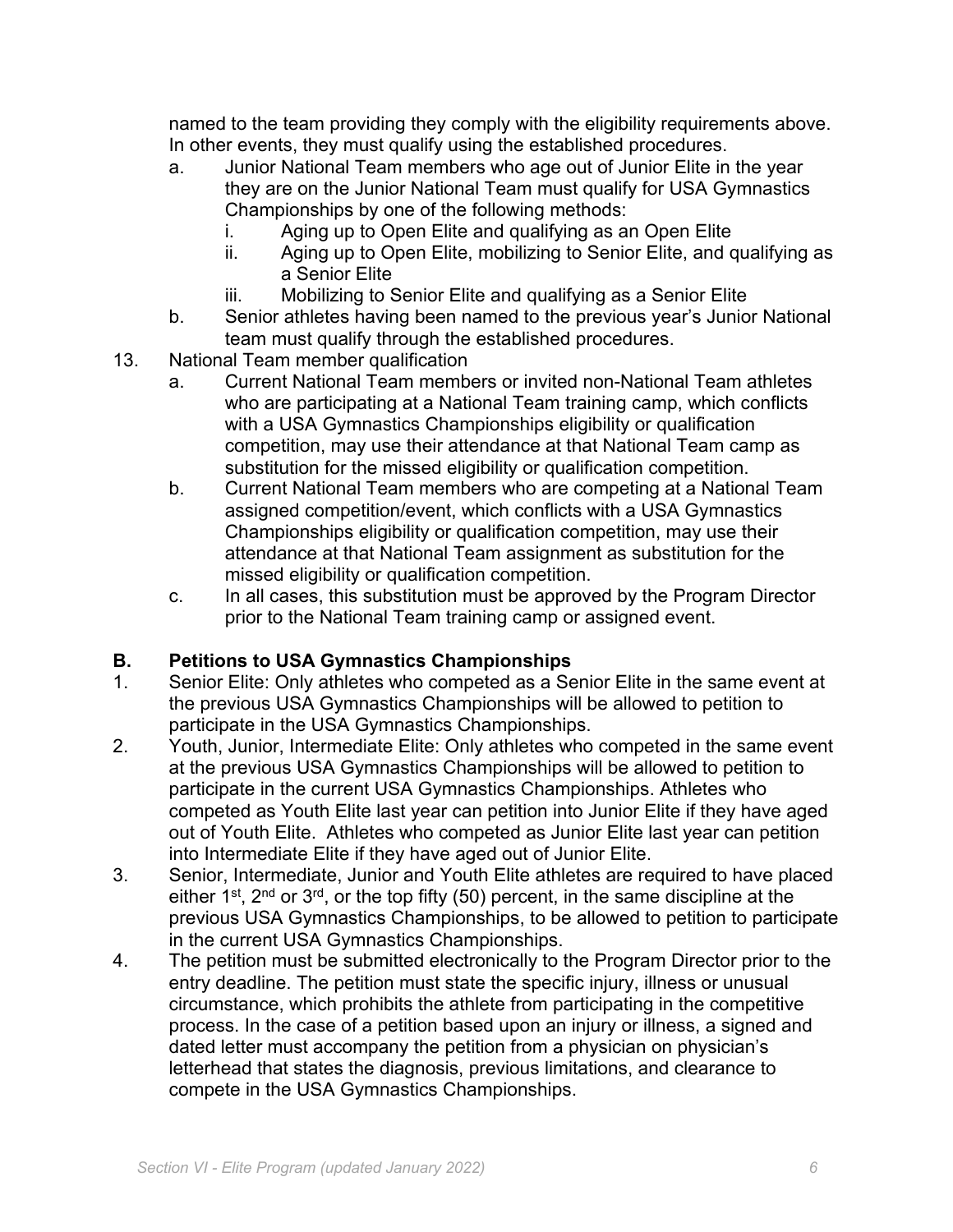- 5. The Elite Committee Chair, Program Director and Athlete Selection Representative will decide petitions. Petitions will be considered as expeditiously as possible. The decision of the Elite Committee Chair, Program Director and Athlete Selection Representative is final.
- 6. Qualification events and trial events may have different petition requirements. Please refer to the event selection procedures for exact requirements.
- 7. The petitioner and his/her coach will be immediately notified once a decision has been reached.

#### **III. National Team Program**

1. The National Team program seeks to create a year-round competitive and educational support system for coaches and athletes. Click here for the National Team Selection procedures.

#### **IV. Reinstatement**

Former USAG athletes may be reinstated to the Elite Level.

- 1. Reinstatement to the Elite levels for athletes that have been out for less than two full competitive cycles:
	- a. Athletes do not need to reinstate. They may enter the competition at the level previously competed prior to the injury or time off.
- 2. Reinstatement to the Elite levels for athletes that have been out for more than two full competitive cycles:
	- a. The athlete must submit an **Elite Athlete Reinstatement form** with all requested documentation to the current Elite Committee Chair.
	- b. After receiving acknowledgement that the current Elite Committee Chair has received the Elite Athlete Reinstatement form, the athlete may register to participate in a USAG sanctioned event at one level lower than their previous level
	- c. The athlete must perform, be scored, and demonstrate readiness on routines that meet the current minimum requirements to mobilize to the Youth, Junior, Intermediate, or Senior Elite level at a USAG sanctioned event.

## **V. Elite Program Awards**

Awarded annually at the USA Gymnastics Championships.

- 1. Trampoline & Tumbling Coach of the Year
	- a. This award is decided upon by athlete achievements throughout the competitive season, across Trampoline, Tumbling and Double Mini disciplines.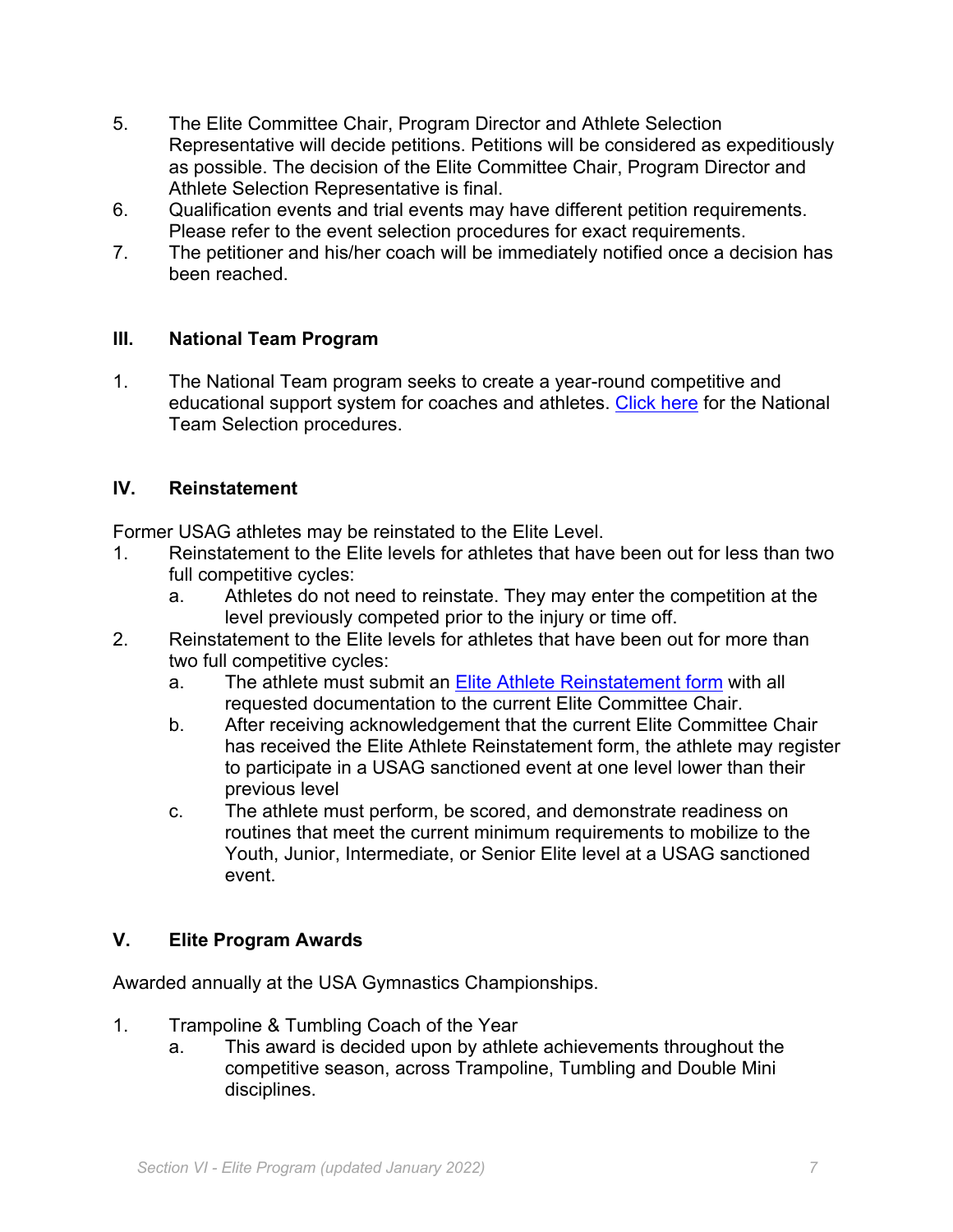- b. This award will be presented at the USA Gymnastics Championships Senior Elite session.
- 2. Milton B. Davis & George Nissen: Trampoline Coach of the Year
	- a. This award is presented to the elite trampoline coach of the year. This award is named in honor of Coach Milton B. Davis & Trampoline Pioneer George Nissen.
	- b. Trampoline Coach of the Year will be decided on by athlete achievements throughout the competitive season.
- 3. James A. Rozanas Tumbling Coach of the Year
	- a. This award is presented to the elite tumbling coach of the year. This award is named in honor of James A. Rozanas, whose outstanding principles of competition, good sportsmanship and high morals set the standard and expectation of excellence for the tumbling community.
	- b. Tumbling Coach of the Year will be decided on by athlete achievements throughout the competitive season.
- 4. Bob Bollinger Double Mini Coach of the Year
	- a. The award is presented to the Double Mini Coach of the year. This award is named in honor of Bob Bollinger, whose career was defined by performance and demeanor of outstanding principles.
	- b. Double Mini Coach of the Year will be decided on by athlete achievements throughout the competitive season.
- 5. Trampoline Athlete of the Year
	- a. Trampoline Athlete of the Year will be decided on by athlete achievements throughout the competitive season.
	- b. This award will be presented at the USA Gymnastics Championships Senior Elite Session.
- 6. Tumbling Athlete of the Year
	- a. Tumbling Athlete of the Year will be decided on by athlete achievements throughout the competitive season.
	- b. This award will be presented at the USA Gymnastics Championships Senior Elite Session.
- 7. Double Mini Athlete of the Year
	- a. Double Mini Athlete of the Year will be decided on by athlete achievements throughout the competitive season.
	- b. This award will be presented at the USA Gymnastics Championships Senior Elite Session.
- 8. Star Service Award
	- a. This award is given annually by the USA Gymnastics Trampoline & Tumbling Program Committee
	- b. It is given in recognition to the individual whose selfless dedication to the sport and community of Trampoline & Tumbling creates the environment of growth and excellence. His or her service and stewardship exemplifies the volunteerism that is indispensable to the USAG Trampoline & Tumbling membership.
	- c. This is awarded at the USA Gymnastics Championships or the Stars and Stripes Championships; whichever is most appropriate for the individual named.